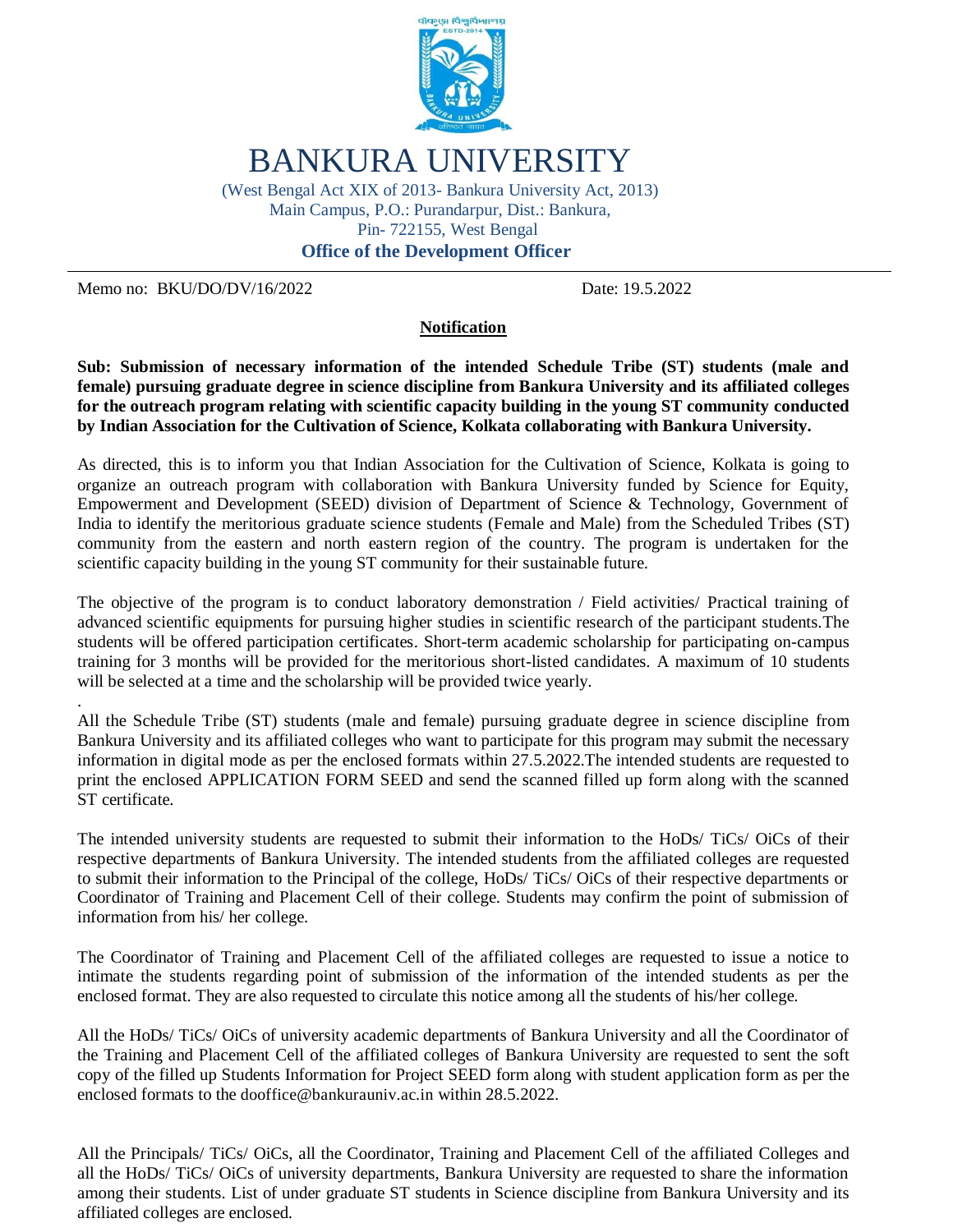Sd/- Dr. Ramkrishna Das Development Officer Bankura University

Copy to:

- The Honorable Vice Chancellor, Bankura University
- The Registrar, Bankura University
- The Dean, Bankura University
- The Inspector of Colleges, Bankura University
- All the Principals/ TiCs/ OiCsof the affiliated Colleges, Bankura University
- All theHoDs/TiCs/OiCs of university departments, Bankura University
- All the Coordinator, Training and Placement Cell of the affiliated Colleges, Bankura University
- The System Administrator, Bankura University with a request to upload the notice on University website

Sd/- Dr. Ramkrishna Das Development Officer Bankura University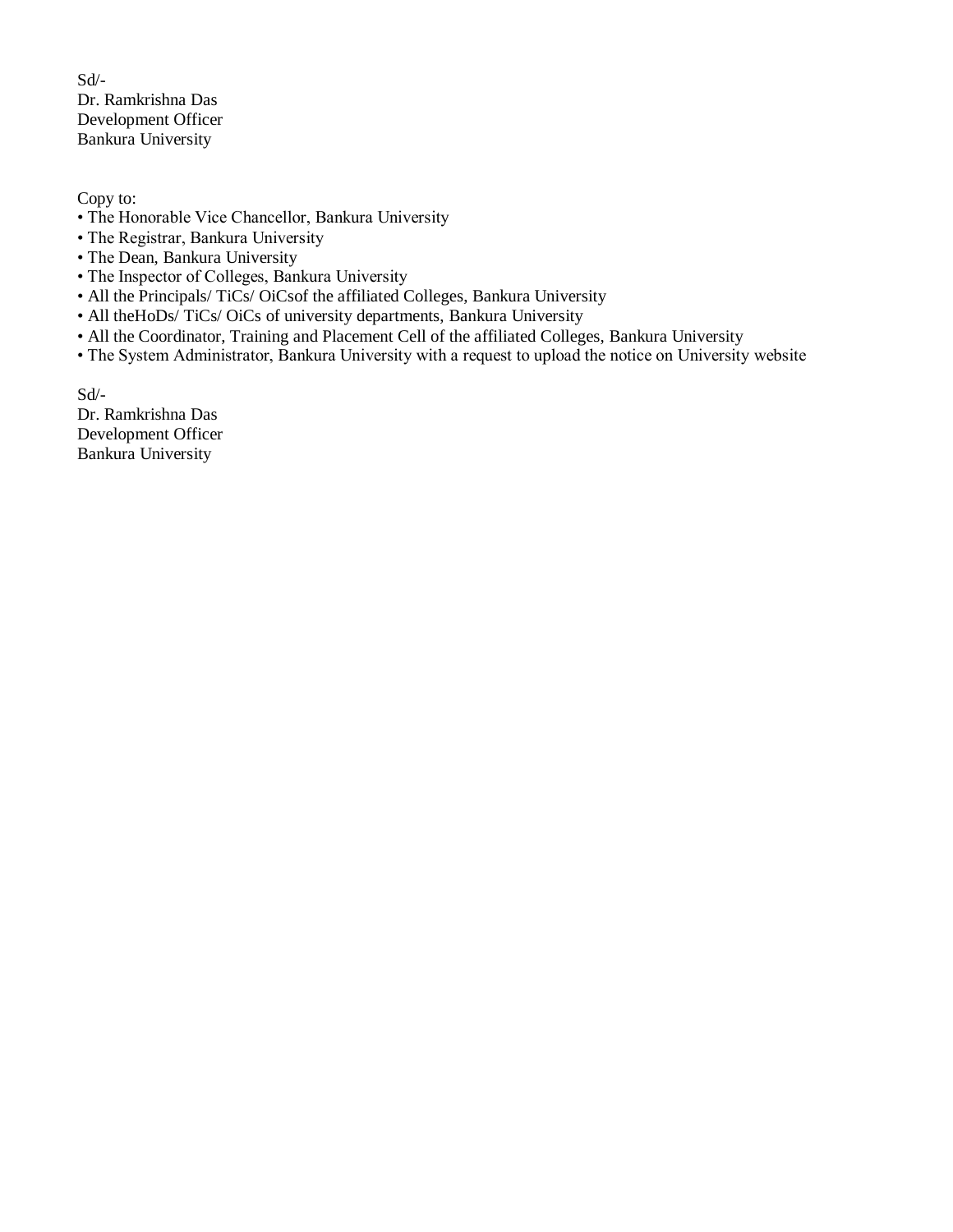## **Stimulating Scientific Quality Improvement Program in Young ST Human Resources for Self-sustainable Empowerment**

#### **APPLICATION FORM (Duly filled in form must be accompanied with certificate of ST)**

| <b>NAME OF THE APPLICANT:</b>         |
|---------------------------------------|
| <b>GENDER : MALE</b><br><b>FEMALE</b> |
| <b>ADDRESS FOR COMMUNICATION:</b>     |
|                                       |
|                                       |
| <b>GUARDIAN'S NAME:</b>               |
| <b>EMAIL ID OF THE APPLICANT:</b>     |
| <b>MOBILE NO OF THE APPLICANT:</b>    |
| <b>AADHAAR NO:</b>                    |

#### **ACADEMIC QUALIFICATIONS:**

| <b>EXAMINATION</b><br><b>PASSED</b> | <b>NAME OF</b><br>SCHOOL/COLLEGE/<br><b>UNIVERSITY</b> | <b>YEAR OF PASSING</b> | <b>PERCENTAGE OF</b><br><b>MARKS</b> | <b>DIVISION/CLASS</b> |
|-------------------------------------|--------------------------------------------------------|------------------------|--------------------------------------|-----------------------|
| X(10)                               |                                                        |                        |                                      |                       |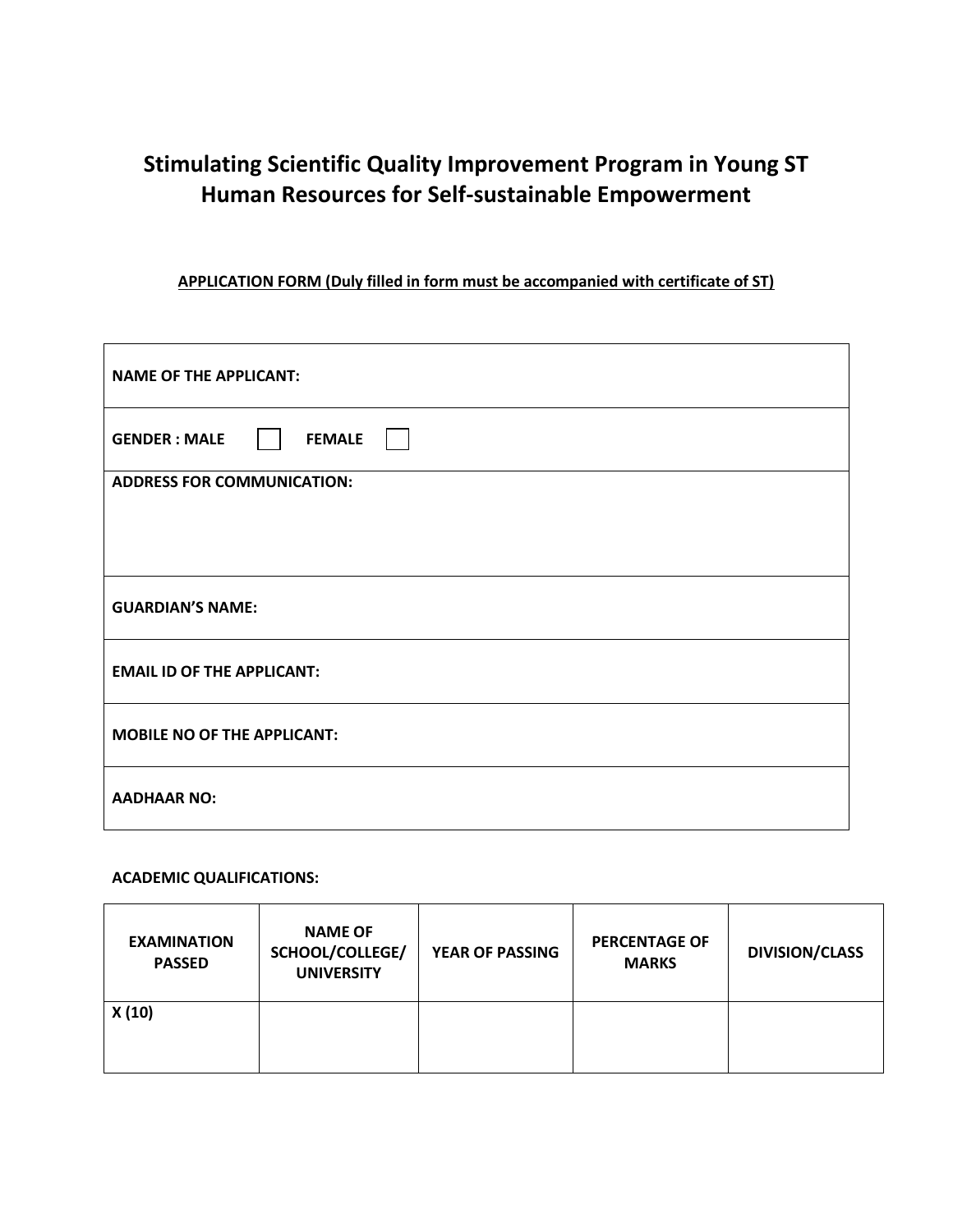| XII (10+2)                          |  |  |
|-------------------------------------|--|--|
|                                     |  |  |
| <b>B.Sc (Pursuing<br/>Semester)</b> |  |  |
|                                     |  |  |

#### **D E C L A R A T I O N (by the applicant)**

The information provided above is correct to the best of my knowledge and belief. I understand that in case any of the above information is found to be incorrect at any subsequent time, my candidature for this program is liable to be cancelled. I further undertake to abide by the rules and regulations of the program that are in force from time to time.

### **Signature of the applicant: Date:**

#### **DECLARATION (by the College/University)**

| This is to certify that Mr./Ms                                                             | , is a bonafide student of the $1st$ |
|--------------------------------------------------------------------------------------------|--------------------------------------|
|                                                                                            |                                      |
|                                                                                            |                                      |
| (College/University name) and the Institute has no objection to his/her application for    |                                      |
| participating in the camp/training program to be organized under the community development |                                      |
| program of 'SEED'.                                                                         |                                      |

**Signature of the Head of the Institute/Registrar**